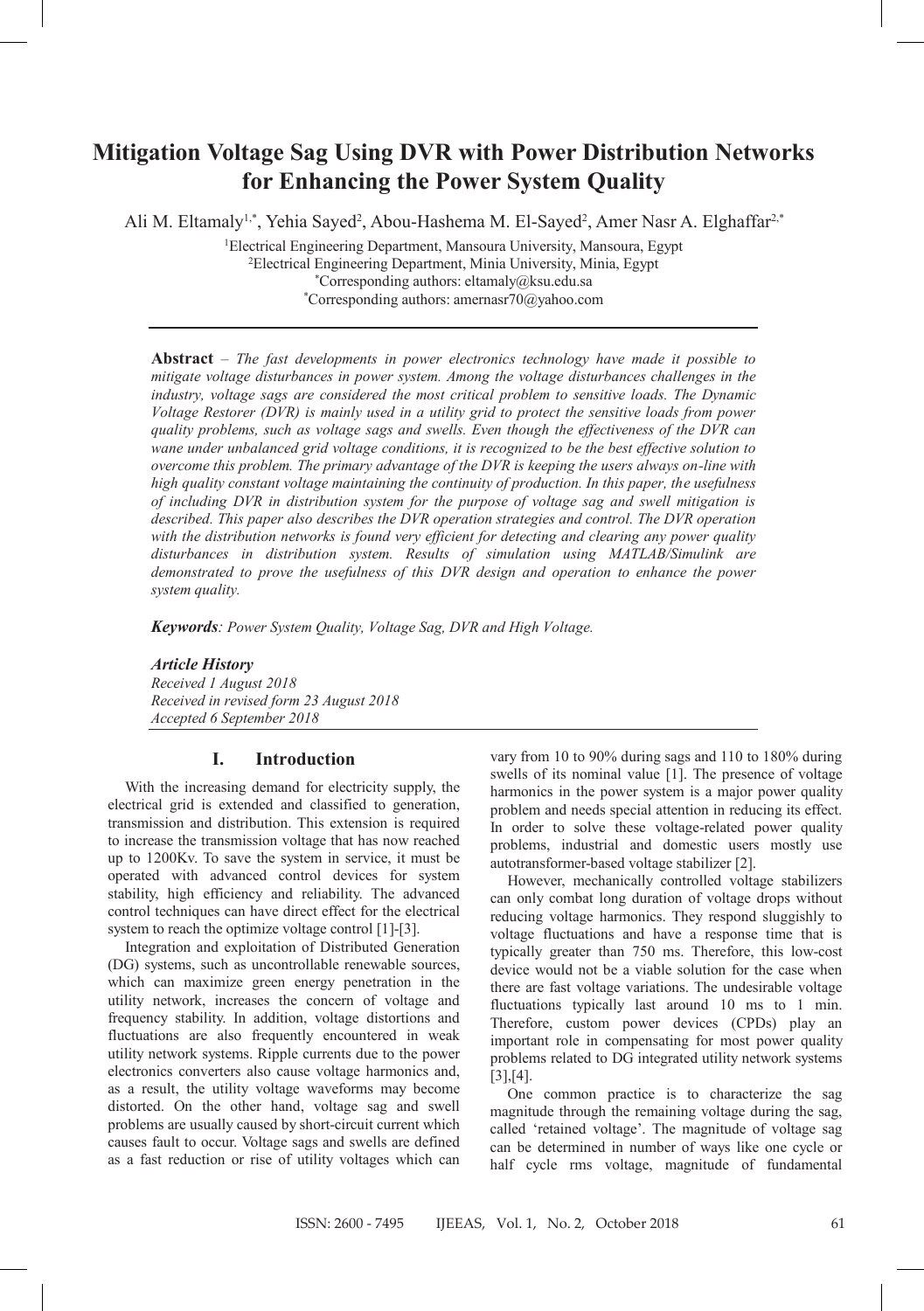component of voltage sag and peak voltage over each cycle or half cycle. Sag magnitude (retained voltage) is shown in Fig. 1.

The Dynamic Voltage Restorer (DVR) is used to deal with the voltage sag and to reduce the effects of these disturbances on the sensitive loads such as digital computers, Programmable Logic Controllers (PLC), consumer electronics and variable frequency motor drives [5]. Its function is to detect the voltage sag and to inject voltage difference between the pre-sag and post-sag voltage, so the voltage is maintained and reaches the load side as pre-sag voltage magnitude, however the phase angle is not considered crucial to be returned back to the pre-sag condition. This is done by injecting the active and reactive power.

Fig. 2 describes the power circuit of the DVR; it is small in size and best economical solution if compared to other methods. Moreover, choosing proper detection technique in the DVR, the response to the voltage injection could be faster. Unlike un-interruptible power supplies (UPS), DVR supplies only part of the waveform that has been reduced due to voltage sag and not the whole waveform. In addition, the UPS needs high battery maintenance and replacement due to leak, which in order lead to high cost, but the DVR could use small batteries or even no batteries at all depending on the compensation methods used [6]. The current of the DVR is the same as the supply current, where the secondary current is the same as the primary side, due to the turns of ratio of the transformer is 1:1. press as considered one in the local The sector of the sector of the consideration of the sector of the DVR. This sector of the DVR. The sector of the DVR. The sector of the DVR. The sector of the DVR. The sector of the D





Fig. 1 Sag magnitude (retained voltage)

# **II. Basic DVR Components**

Fig. 2 shows the power and control circuit, which are the two main parts of the DVR. There are various critical parameters of control signals such as magnitude, phase shift, frequency etc. which are injected by DVR. These parameters are derived by the control circuit. This injected voltage is generated by the switches in the power circuit based on the control signals. Furthermore, the basic

structure of DVR is described by the power circuit and is discussed in this section. The 5 main important parts of power circuit, their function and requirements are discussed ahead. The power circuit of the studied DVR is a three-phase Hybrid Pulse-Width Modulated (PWM) converter having a DC battery group. The battery group can be recharged using an external battery charger. In the studied system the associated control system does not required to regulate the DC link voltage. The ac side of the Voltage Source Inverter (VSI) is connected to the Point of Common Coupling (PCC) through an inductor and three single-phase transformers. The primary side of the transformers is connected in series between the utility and the load. The secondary side of the transformers is connected in a delta or star configuration to the VSI. This type of connection is very useful during the compensation of unbalanced utility voltages [5]-[7]. Since the system is used for compensation of unbalances, the use of a grounded star point prevents zero-sequence voltages.

Energy storage to be used could be batteries or capacitor bank to provide the real power required during the restoration process of the DVR.

Voltage source inverter will be used to convert the DC supply from the batteries or capacitor banks.

Passive filter which is the Low Pass Filter (LPF) type will be used in switching harmonic components from the injected voltage. In another word, it converts PWM waveform into a sinusoidal waveform. The LPF is an LC series circuit placed either at the inverter side or at the high voltage side of the injecting transformer. Placing the LPF at the inverter side will prevent the higher order harmonics from passing through the transformer and therefore reduces the voltage stress on the injection transformer. While placing the LPF at the HV side of the injection transformer will result in the need of a higher rating transformer, the high harmonic will pass through the injecting transformer. type of connection is very useful during the compensation<br>of unbalanced utility voltages [5]-[7]. Since the system is<br>used for compensation of unbalances, the use of a<br>grounded star point prevents zero-sequence voltages.<br>E

Meanwhile, voltage injection transformer is used to step up the low AC voltage supplied by the VSI to the required level of the injected voltage. injection transformer will result in the need of a higher rating transformer, the high harmonic will pass through the injecting transformer.<br>Meanwhile, voltage injection transformer is used to step up the low AC voltage su



Fig. 2 Principle Design DVR Module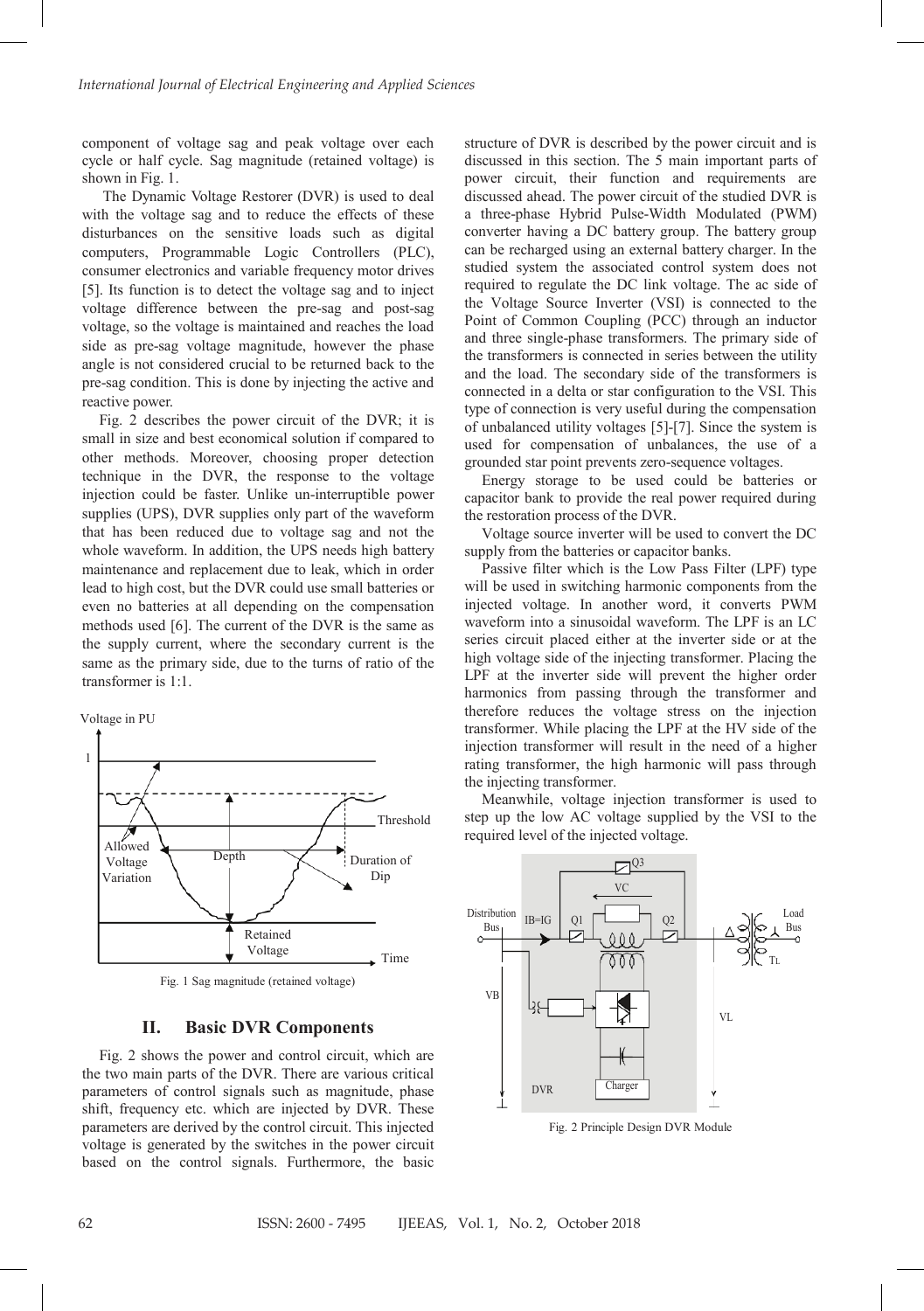#### Various devices such as Flywheels, Lead acid batteries, *A. Energy Storage Unit*

Fig. 2 shows the power and control circuit, which are

Various devices such as Flywheels, Lead acid batteries, Various devices such as Flywheels, Lead acid batteries,<br>Superconducting Magnetic energy storage (SMES) and<br>Super-Capacitors can be used as energy storage devices.<br>The main function of these energy storage units is to<br>provi Super-Capacitors can be used as energy storage devices. The main function of these energy storage units is to provide the desired real power during voltage sag. The amount of active power generated by the energy storage device is a key factor, as it decides the compensation ability of DVR. Among all others, lead batteries are popular because of their high response during charging and discharging. But the discharge rate is dependent on the chemical reaction rate of the battery. Thus, that the ability of DVR. Among all others, lead batteries are popular because of their high response during charging and discharging. But the discharge rate is dependent on the chemical reaction rate of the battery. Thus, that the discharge rate [2]-[5]. discharge rate [2]-[5]. discharge rate [2]-[5]. Various devices such as Flywheito, Lead axid batteries, inejection transformer. One of the problems which axis Superconducting Magnetic energy stongs (SMES) and when placing the filter in the inverter side is that the<br>Sup

# *B. Voltage Source Inverter B. Voltage Source Inverter B. Voltage Source Inverter B. Voltage Source Inverter*

Inverter (PWMVSI) is used. In the previous section, the Inverter (PWMVSI) is used. In the previous section, the energy storage device generates DC voltage. To convert energy storage device generates DC voltage. To convert this DC voltage into AC voltage a voltage Source Inverter is used. In order to boost the magnitude of voltage during sag, a step-up voltage injection transformer in DVR power circuit is used. Thus, a VSI with a low voltage rating is sufficient. sufficient. sufficient. this DC voltage into AC voltage a Voltage Source Inverter is used. In order to boost the magnitude of voltage during is used. In order to boost the magnitude of voltage during is used. sag, a step-up voltage injection transformer in DVR power Generally, Pulse-Width Modulated Voltage Source Generally, Pulse-Width Modulated Voltage Source energy storage device generates DC voltage. To convert Inverter (PWMVSI) is used. In the previous section, the<br>energy storage device generates DC voltage. To convert<br>this DC voltage into AC voltage a Voltage Source Inverter<br>is used. In order to boost the magnitude of voltage d this DC voltage into AC voltage a Voltage Source Inverter

#### *C. Passive Filters*

Fig. 3 shows the different filter placements. To convert the PWM inverted pulse waveform into a sinusoidal waveform, low pass passive filters are used. In order to achieve this, it is necessary to eliminate the higher order harmonic components during DC to AC conversion in Voltage Source Inverter which will also distort the waveform, low pass passive filters are used. In order to<br>achieve this, it is necessary to eliminate the higher order<br>harmonic components during DC to AC conversion in<br>Voltage Source Inverter which will also distort the<br>com vital role can be placed either on high voltage or low voltage side. Inverter side of the injection transformers can avoid higher order harmonics from passing through the voltage transformer by placing the filters in the in DVR systems as shown<br>the voltage transformer by placing the filters in the in DVR systems as shown

injection transformer. One of the problems which arise when placing the filter in the inverter side is that there might be a phase shift and voltage drop in the inverter output. So, this could be resolved by placing the filter in the load side. But this would allow higher order harmonic currents to penetrate into the secondary side of the transformer, so transformer with higher rating is essential. injection transformer. One of the problems which arise<br>when placing the filter in the inverter side is that there<br>might be a phase shift and voltage drop in the inverter inverter side. Hence, it also reduces the stress on the when placing the filter in the inverter side is that there when placing the filter in the inverter side is that there<br>might be a phase shift and voltage drop in the inverter<br>output. So, this could be resolved by placing the filter in<br>the load side. But this would allow higher orde output. So, this could be resolved by placing the filter in

#### *D.By-Pass Switch*

*Now DVR* is a series connected device. If there is a fault current due to fault in the downstream, it will flow through the inverter. Now the power components of inverter are not highly rated but normally rated due to its cost. So, in order to protect the inverter, a By-pass switch is used. Generally, a crowbar switch is used which bypasses the inverter circuit. So, crowbar switch will inverter are not highly rated but normally rated due to its<br>cost. So, in order to protect the inverter, a By-pass switch<br>is used. Generally, a crowbar switch is used which<br>bypasses the inverter circuit. So, crowbar switch within the handling range of inverter components it (the crowbar switch) will be inactive. On the other hand, if current is high it will bypass the components of the  $\mu$  inverter.  $\mu$  inverter. inverter. Now DVR is a series connected device. If there is a fault current due to fault in the downstream, it will flow through the inverter. Now the power components of bypasses the inverter circuit. So, crowbar switch will sense the magnitude of the current. If it is normal and within the handling range of inverter components it (the crowbar switch) will be inactive. On the other hand, i It current due to fault in the downstream, it will flow sense the magnitude of the current. If it is normal and

#### *E. Voltage Injection Transformers E.Voltage Injection Transformers*

The primary side of the injection transformer is connected in series to the distribution line, while the secondary side is connected to the DVR power circuit. Now 3 single phase transformers or 1 three phase transformer can be used for 3 phase DVR whereas 1 single phase transformer can be used for 1 phase DVR. The type of connection used for  $\beta$  phase DVR if  $\beta$  single phase transformers are used is called "Delta-Delta" type connection as shown in Fig.4. If a winding is missing on primary and secondary side then such a connection is called "Open-Delta" connection which is as widely used in DVR systems as shown in Fig. 5 [6]-[10]. transformer can be used for 3 phase DVR whereas 1 single phase transformer can be used for 1 phase DVR. The type of connection used for 3 phase DVR if 3 single phase transformers are used is called "Delta-Delta" type The type of connection used for 3 phase DVR if 3 single The primary side of the injection transformer is connected in series to the distribution line, while the secondary side is connected to the DVR power circuit. The type of connection used for 3 phase DVR if 3 single phase transformers are used is called "Delta-Delta" type connection as shown in Fig.4. If a winding is missing on primary and secondary side then such a connection is nnected in series to the distribution line, while the connection as shown in Fig.4. If a winding is missing on in DVR systems as shown in Fig. 5 [6]-[10].



Fig. 3 Different Filter Placements Fig. 3 Different Filter Placements Fig. 3 Different Filter Placements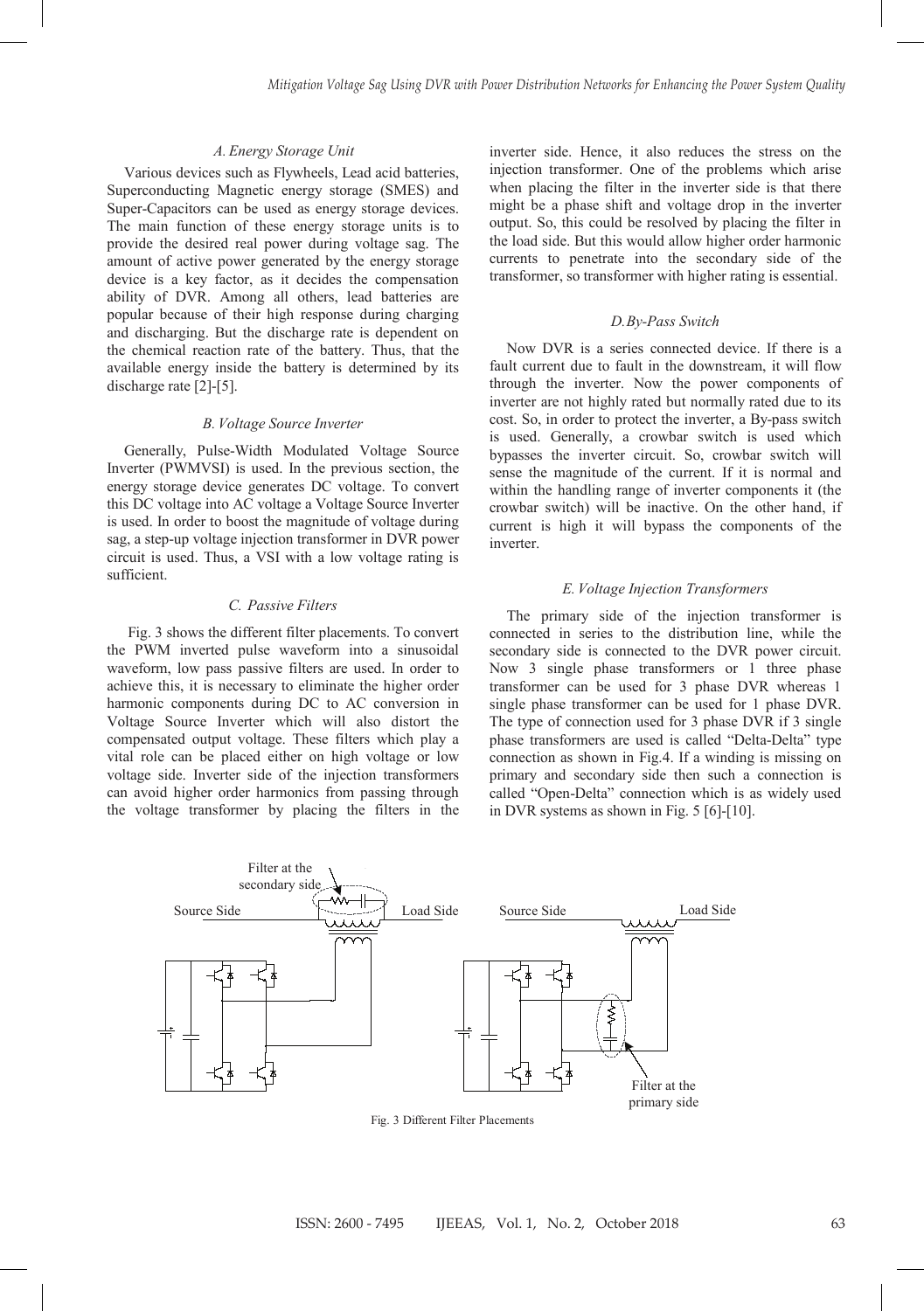

Fig. 4 Connection Method for Injection Transformer Delta-Delta Connection

Basically, the injection transformer is a step-up transformer which increases the voltage supplied by filtered VSI output to a desired level and it also isolates the DVR circuit from the distribution network. Winding ratios are very important and it is predetermined according to the required voltage at the secondary side. High winding ratios would mean high magnitude currents on the primary side which may affect the components of inverter circuit. When deciding the performance of DVR, the rating of the transformer is an important factor. The winding configuration of the injection transformer is very important and it mainly depends on the upstream distribution transformer. In case of a Δ-Y connection with the grounded neutral there will not be any zero-sequence current flowing into the secondary during an unbalance fault or an earth fault in the high voltage side. Thus, only the positive and negative sequence components are compensated by the DVR.



Connection

## **III. Principles of DVR Operation**

DVR is a solid-state power electronics switching device which comprises of either Insulated Gate Bipolar Transistor (IGBT) or Gate Turn-Off thyristors (GTO), a capacitor bank as energy storage device and injection transformers. From the Fig. 2, it can be seen that the DVR is connected in between the distribution system and the load. The basic idea of DVR is that by means of an injecting transformer a control voltage is generated by a

forced commuted convertor which is in series with the bus voltage. A regulated DC voltage source is provided by a DC capacitor bank which acts as an energy storage device. Fig. 2 shows the principle of the DVR with a Response Time of Less Than One Millisecond. Under normal operating conditions when there is no voltage sag, DVR provides very low magnitude of voltage to compensate for the voltage drop of transformer and device losses. But when there is a voltage sag in distribution system, the DVR will generate required controlled voltage of high magnitude and desired phase angle which ensures that load voltage is uninterrupted and maintained. In this case, the capacitor will be discharged to keep the load supply constant [8]-[12]. Note that the DVR is capable of generating or absorbing reactive power but the reactive power injection of the device must be provided by an external energy source or energy storage system. The response time of DVD is very short and is limited by the power electronics devices and the voltage sag detection time. The expected response time is about 25 milliseconds, which is much less than some of the traditional methods of voltage correction such as tapchanging transformers.

The operation modes of the DVR are classified to three modes as:

## *A. During voltage sag/swell on the line*

The difference between the pre-sag voltage and the sag voltage is injected by the DVR by supplying the real power from the energy storage element and the reactive power. The DVR injects the difference between the presag and the sag voltage, by supplying the real power requirement from the energy storage device together with the reactive power. Due to the ratings of DC energy storage and the voltage injection transformer ratio the maximum capability of DVR is limited. The magnitude of the injected voltage can be controlled individually in case of three single-phase DVRs. With the network voltages, the injected voltages are made to be synchronized (i.e. same frequency and the phase angle) [12]-[14].

#### *B. During the normal operation*

During the normal operation as there is no sag, DVR will not supply any voltage to the load. It will be in a standby mode or it operates in the self-charging mode if the energy storage device is fully charged. The energy storage device can be charged either by the power supply itself or from a different source.

## *C.During a short circuit or fault in the downstream of the distribution line*

In this case we have seen before that a bypass switch (crossbar switch) will be activated and it will bypass the inverter circuit in order to protect the electronic components of the inverter.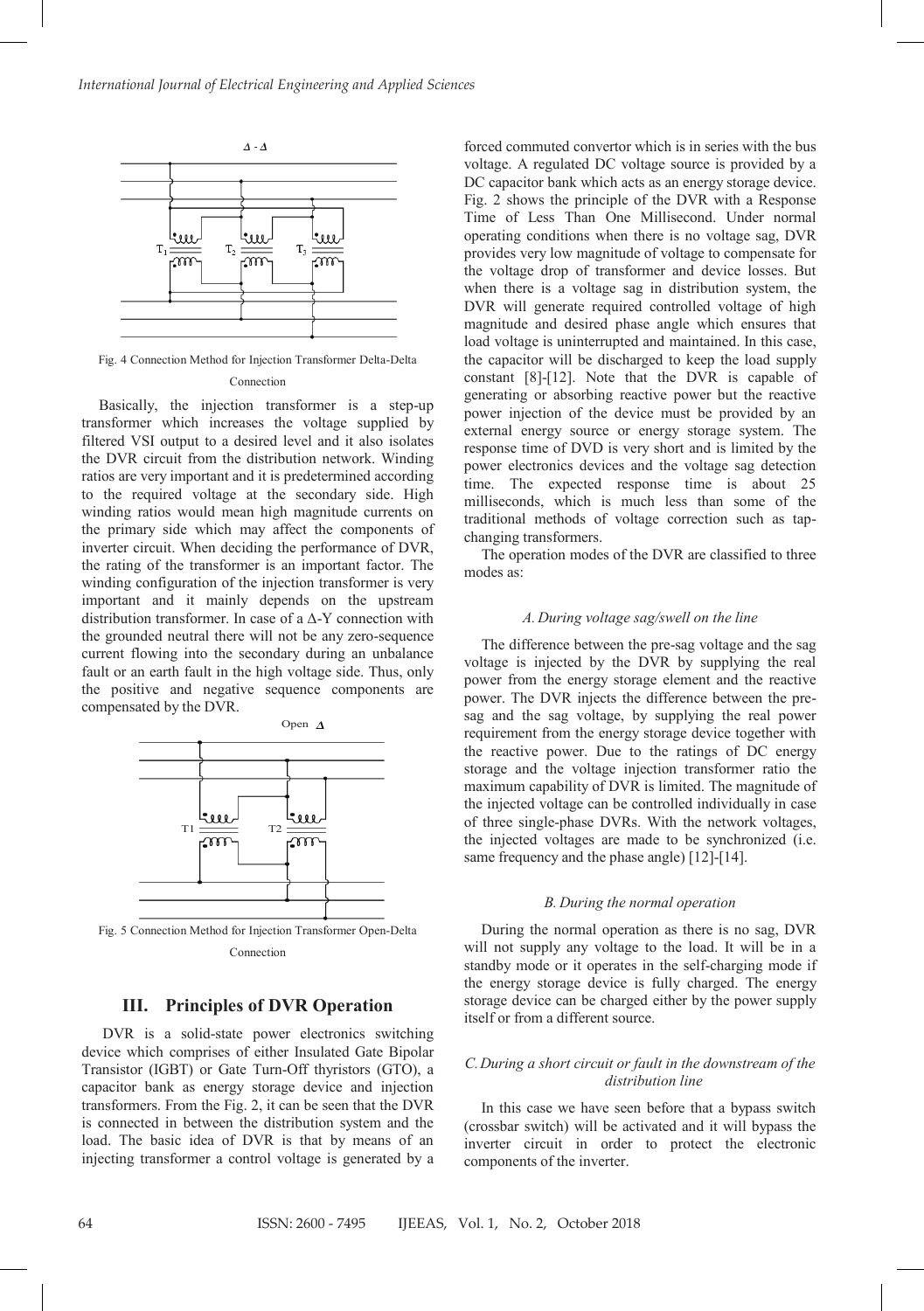# **IV. DVR Control**

The inverter Pulse-Width Modulated (PWM) switching may pose an additional time delay element in the DVR systems. The average time delay of inverter PWM switching can be assumed to be a half of the switching period. If the PWM switching frequency is high enough compared to the time delay of the control system, the voltage response by use of an ideal linear amplifier or a PWM inverter may make no difference in DVR systems except for some switching frequency ripples at output voltage [5]. However, the switching frequency cannot be increased infinitely because of the limitation of switching devices. This section discusses the minimum inverter switching frequency, which is critical to guarantee the performance of DVR systems is similar to the case of ideal linear amplifiers.

In this section, a DVR's performance in a sample distribution network is investigated. Fig. 6 and Fig. 7 show the simulation results of the proposed DVR control system with the closed loop damping factor of 0.5 when the switching frequency was set to be 10 kHz and 5 kHz respectively. Fig. 6 shows very stable and good dynamics output compensation voltage since that the switching frequency was set to two times higher than the critical switching frequency. The output compensation voltage is settled around 5Td=500 $\mu$ s which is almost the same with the simulation results of Fig. 6. It adopts an ideal linear amplifier model. The inverter for this simulation equation and control logic are described in [5][6]. Although the ripple and the settling time are slightly increased, the output compensation voltage is stable and has good control dynamics when the switching frequency is equal to the minimum switching frequency in Fig. 7.







Fig. 7 Voltage response of a digital controlled DVR with time delay

## **V. Simulation of DVR**

Experiments have been performed to verify the proposed control algorithm on a DVR system. Fig. 8 shows the experimental DVR system. The rated line voltage of the grid is 220 Vrms/ 60Hz. 50% symmetrical voltage sags were generated by the power source, SW5250A/ELGAR [6]. The fault was generated over 50 ms. The experimental condition is set as in Table I. The DVR consists of a 6-leg inverter, three LC output filters, and three angle-phase matching transformers. The 6-leg inverter has 12 IGBT switches and a DC power supply in the DC link. The switching frequency of the IGBT switches is 10 kHz.

| <b>TABLE</b> I                |                      |
|-------------------------------|----------------------|
| <b>EXPERIMENTAL CONDITION</b> |                      |
| T                             | $100$ usec           |
| F                             | $10$ kHz             |
| $R$ load                      | $40 \Omega$          |
| $R_f$                         | $0.4 \Omega$         |
| $C_f$                         | $80 \mu F$           |
| $W_f$                         | 400 µH               |
| $\omega_f$                    | $2\pi(890\text{Hz})$ |

#### *A. Experiment Result*

Fig. 9 shows the experimental waveforms of the proposed DVR control system. The DVR compensates the voltage sags over 50ms. Since the control of the output compensation voltage is independent in each phase, only the a-phase voltage waveform is shown for convenience. The waveforms of the upper window of Fig. 9 show the reference compensation voltage and the actual output compensation voltage in relatively long-time interval. The waveforms of the lower window of Fig. 9 show the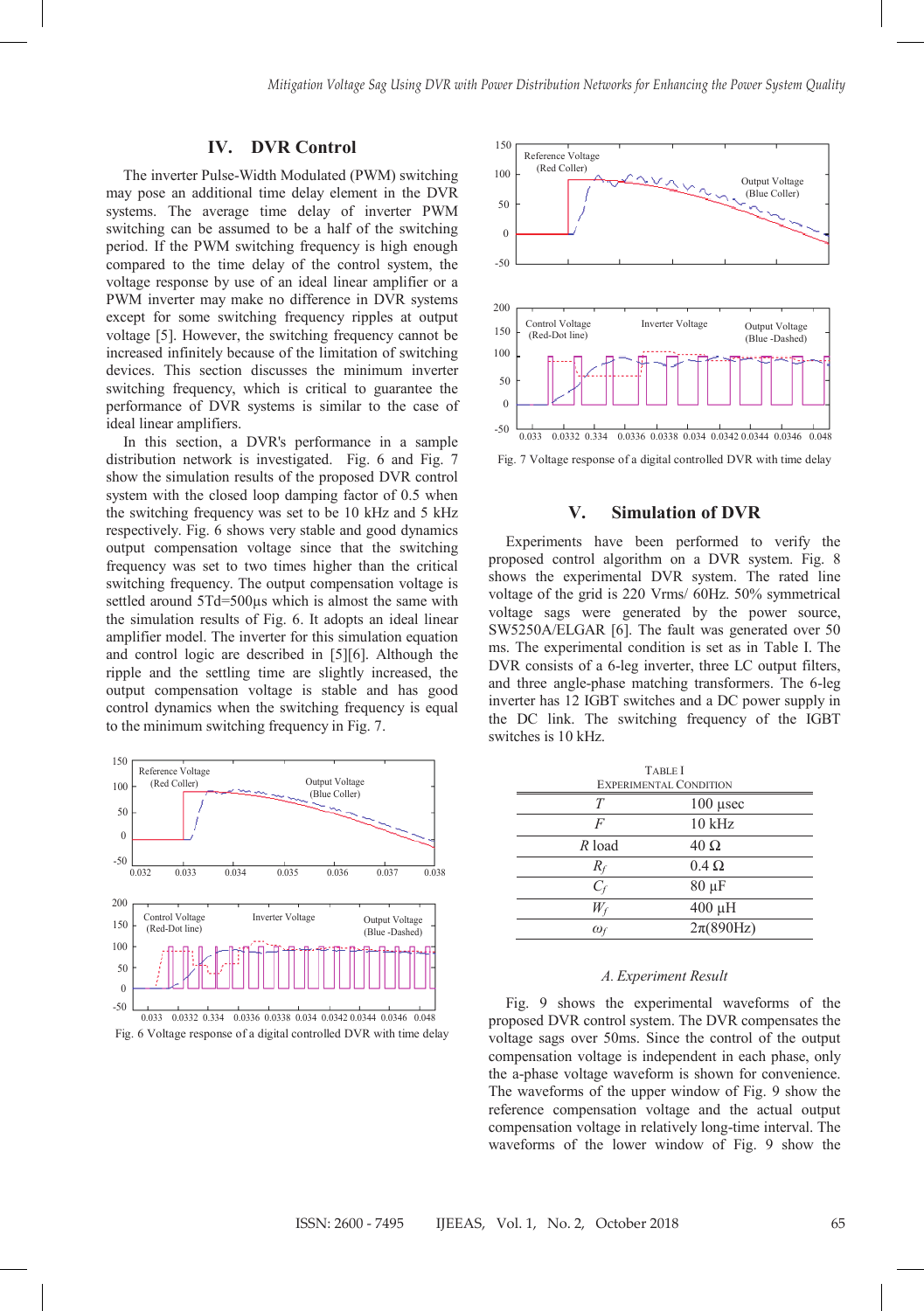zooming for the reference compensation voltage and the actual output compensation voltage at the instant of the abrupt change of the reference compensation voltage [6],[12]-[14]. No over shoot is observed in the output compensation voltage. The output compensation voltage decently converges to the reference compensation voltage within 500µs. This total time delay comes from the pure

control delay, the inverter switching, sensing time, and the LC output filters. Fig. 10 shows the voltage of one of the phases load (A) with and without DVR. Fig. 11 shows the voltage (p.u.) of one of the phases load (A) with and without DVR.



Fig. 8 Experimental DVR system with DSP control board







Fig. 10 Voltage of one of the phases' load (A) with and without DVR